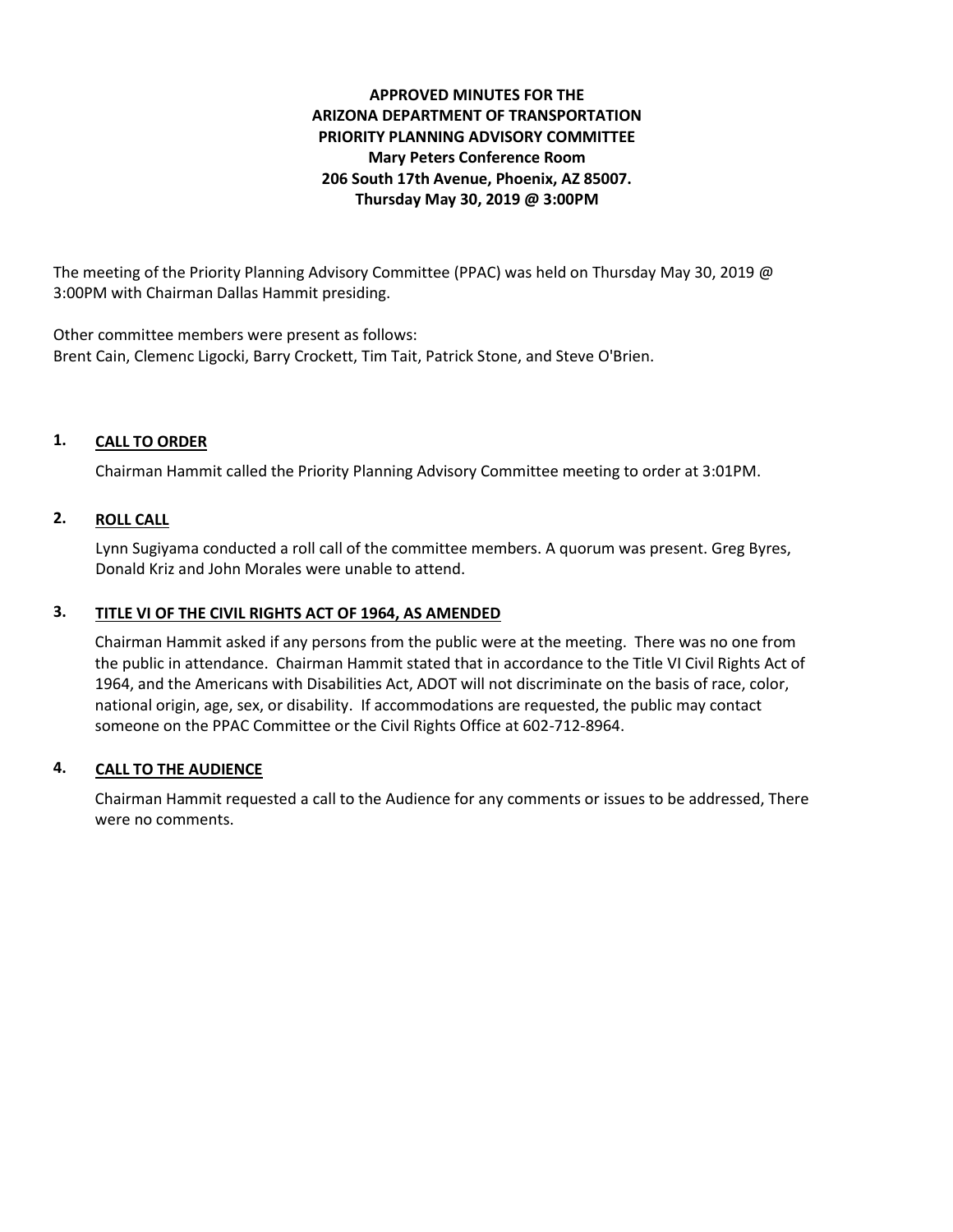| $5-1$ | Route & MP:                | I-10 @ MP 304.0    |
|-------|----------------------------|--------------------|
|       | <b>Project Name:</b>       | I-10; MP 304 - 308 |
|       | <b>Type of Work:</b>       | <b>SCOPING</b>     |
|       | County:                    | Cochise            |
|       | District:                  | Southcentral       |
|       | Schedule:                  |                    |
|       | Project:                   | TIP#: 100336       |
|       | <b>Project Manager:</b>    | Andrea Kerry       |
|       | <b>Program Amount:</b>     | \$100,000          |
|       | <b>New Program Amount:</b> | \$0                |
|       | <b>Requested Action:</b>   | Delete project     |

**Item 5-1 was presented by: Andrea Kerry Chairman called for a motion to approve Item 5-1. Patrick Stone made the motion to approve. Brent Cain seconded the motion. Motion carried unanimously**

| $5 - 2$ | Route & MP:                | SR 189 @ MP 0.0     |
|---------|----------------------------|---------------------|
|         | <b>Project Name:</b>       | NOGALES - I-19      |
|         | Type of Work:              | <b>CONSTRUCTION</b> |
|         | County:                    | Santa Cruz          |
|         | District:                  | Southcentral        |
|         | Schedule:                  |                     |
|         | Project:                   | H804501D TIP#: 5499 |
|         | <b>Project Manager:</b>    | Annette Riley       |
|         | <b>Program Amount:</b>     | \$4,978,000         |
|         | <b>New Program Amount:</b> | \$5,243,000         |
|         | <b>Requested Action:</b>   | Increase budget     |

**Item 5-2 was presented by: Annette Riley Chairman called for a motion to approve Item 5-2. Patrick Stone made the motion to approve. Steve O'Brien seconded the motion. Motion carried unanimously**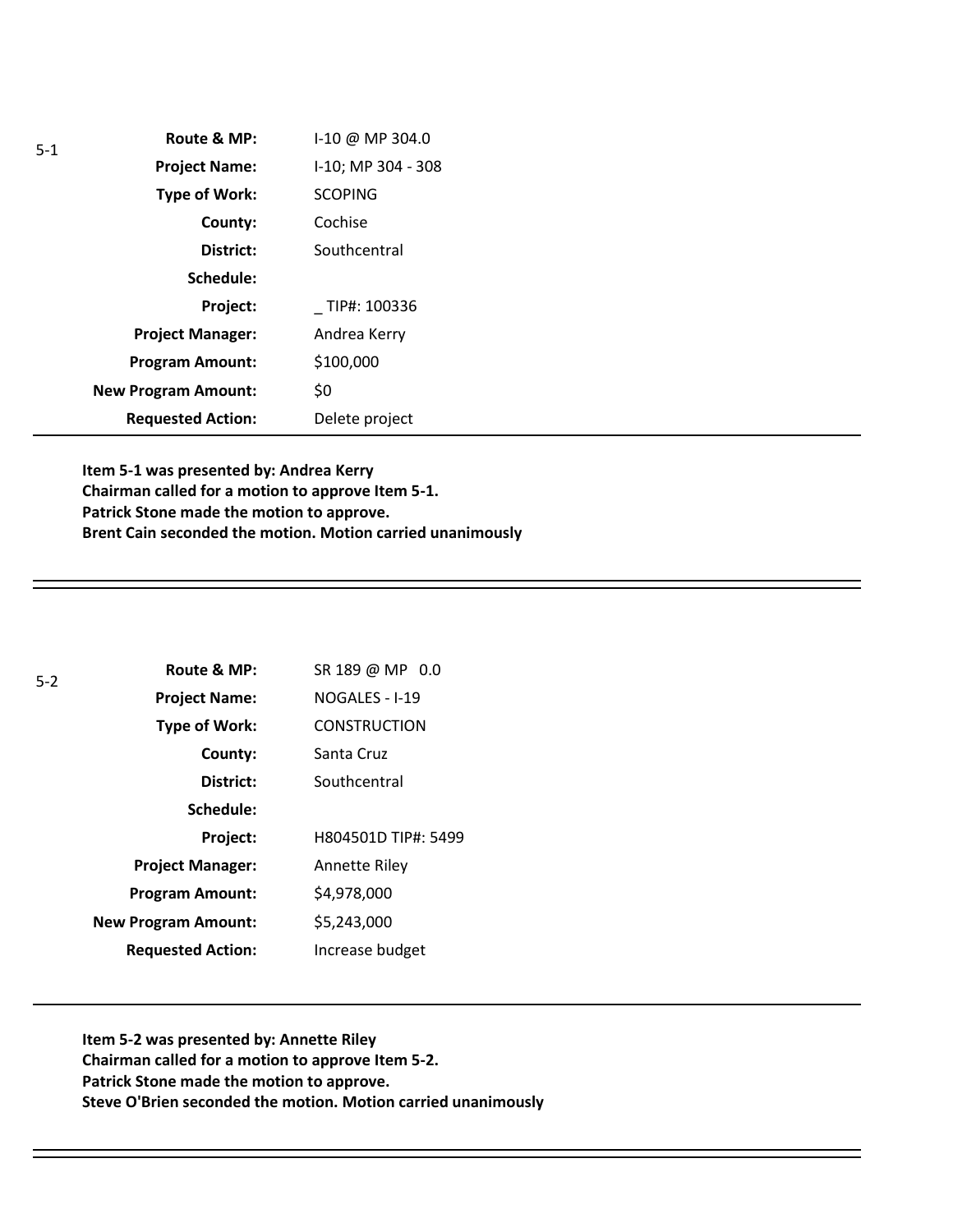| Route & MP:                | SR 189 @ MP 0.0     |
|----------------------------|---------------------|
| <b>Project Name:</b>       | NOGALES - I-19      |
| Type of Work:              | <b>CONSTRUCTION</b> |
| County:                    | Santa Cruz          |
| District:                  | Southcentral        |
| Schedule:                  |                     |
| Project:                   | H804501C TIP#: 5499 |
| <b>Project Manager:</b>    | Annette Riley       |
| <b>Program Amount:</b>     | \$104,320,000       |
| <b>New Program Amount:</b> | \$109,320,000       |
| <b>Requested Action:</b>   | Increase budget     |

**Item 5-3 was presented by: Annette Riley Chairman called for a motion to approve Item 5-3. Patrick Stone made the motion to approve. Steve O'Brien seconded the motion. Motion carried unanimously**

| $5 - 4$ | Route & MP:                | SR 95 @ MP 237.1                     |
|---------|----------------------------|--------------------------------------|
|         | <b>Project Name:</b>       | TELLER ROAD - AZTEC ROAD             |
|         | Type of Work:              | CONSTRUCT RAISED MEDIAN & ROUNDABOUT |
|         | County:                    | Mohave                               |
|         | District:                  | <b>Northwest</b>                     |
|         | Schedule:                  |                                      |
|         | Project:                   | F005601C TIP#: 8247                  |
|         | <b>Project Manager:</b>    | Craig Regulski                       |
|         | <b>Program Amount:</b>     | \$4,700,000                          |
|         | <b>New Program Amount:</b> | \$0                                  |
|         | <b>Requested Action:</b>   | Delete project.                      |

**Item 5-4 was presented by: Craig Regulski Chairman called for a motion to approve Item 5-4. Brent Cain made the motion to approve. Patrick Stone seconded the motion. Motion carried unanimously**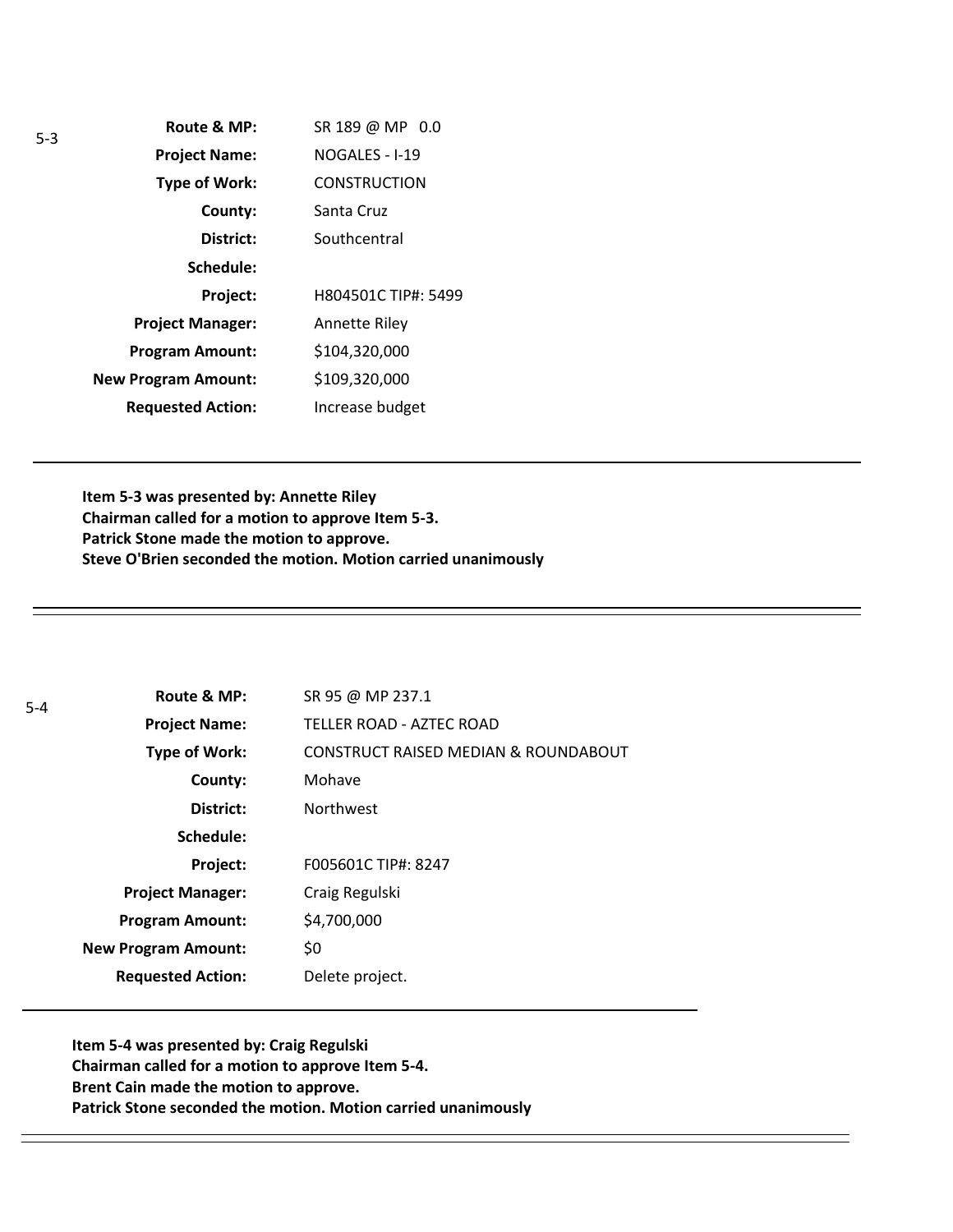| Route & MP:                | US 93 @ MP 198.0                    |
|----------------------------|-------------------------------------|
| <b>Project Name:</b>       | TEGNER ST - SR 89 "THE GAP"         |
| Type of Work:              | <b>CONSTRUCT DIVIDED HIGHWAY</b>    |
| County:                    | Maricopa                            |
| District:                  | <b>Northwest</b>                    |
| Schedule:                  |                                     |
| <b>Project:</b>            | F003101R TIP#: 8373                 |
| <b>Project Manager:</b>    | Craig Regulski                      |
| <b>Program Amount:</b>     | \$5,000,000                         |
| <b>New Program Amount:</b> | \$8,000,000                         |
| <b>Requested Action:</b>   | Establish a Right of Way sub-phase. |

**Item 5-5 was presented by: Craig Regulski Chairman called for a motion to approve Item 5-5. Steve O'Brien made the motion to approve. Patrick Stone seconded the motion. Motion carried unanimously**

**The Project Manager also requested that the project name be changed to "Tegner Drive - Wickenburg Ranch Way."**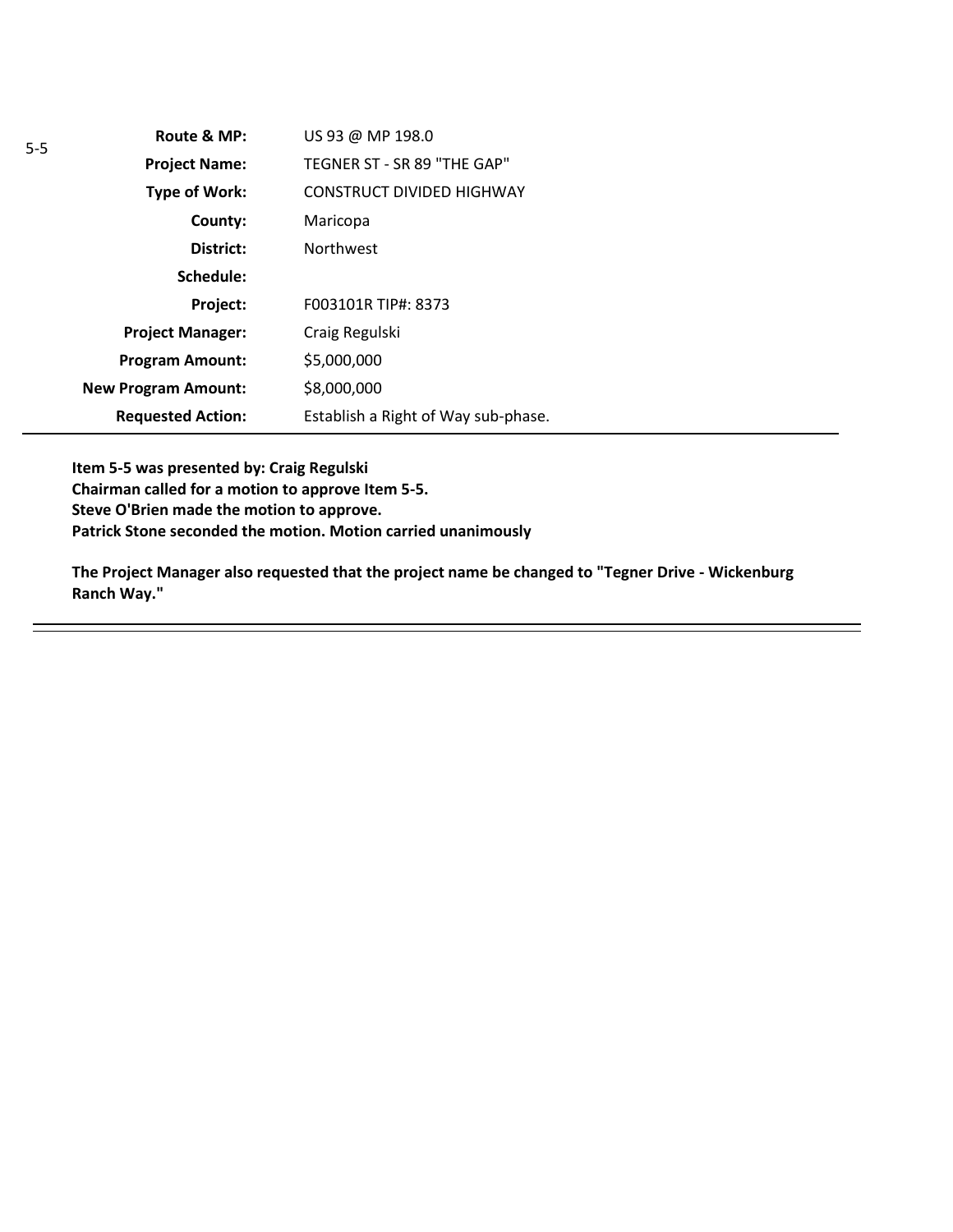| Route & MP:                | Regionwide                              |
|----------------------------|-----------------------------------------|
| <b>Project Name:</b>       | OJT Programs - FY19                     |
| Type of Work:              | <b>Training and Supportive Services</b> |
| County:                    | Maricopa                                |
| District:                  | Central                                 |
| Schedule:                  |                                         |
| Project:                   | M712401X TIP#: 101168                   |
| <b>Project Manager:</b>    | Jonee Rideaux                           |
| <b>Program Amount:</b>     | \$0                                     |
| <b>New Program Amount:</b> | \$108,000                               |
| <b>Requested Action:</b>   | Establish new project.                  |
|                            |                                         |

**Item 5-6 was presented by: Bret Anderson Chairman called for a motion to approve Item 5-6. Clemenc Ligocki made the motion to approve. Patrick Stone seconded the motion. Motion carried unanimously**

| $5 - 7$ | Route & MP:                | $1-10 \omega$ MP 18.1                  |
|---------|----------------------------|----------------------------------------|
|         | <b>Project Name:</b>       | TYSON WASH BRIDGE EB #791 & WB #792    |
|         | <b>Type of Work:</b>       | <b>CONSTRUCT BRIDGE REHABILITATION</b> |
|         | County:                    | La Paz                                 |
|         | District:                  | Southwest                              |
|         | Schedule:                  |                                        |
|         | Project:                   | H863001D TIP#: 100015                  |
|         | <b>Project Manager:</b>    | Michael Andazola                       |
|         | <b>Program Amount:</b>     | \$250,000                              |
|         | <b>New Program Amount:</b> | \$446,000                              |
|         | <b>Requested Action:</b>   | Increase budget.<br>Add scope.         |

**Item 5-7 was presented by: Michael Andazola Chairman called for a motion to approve Item 5-7. Brent Cain made the motion to approve. Steve O'Brien seconded the motion. Motion carried unanimously**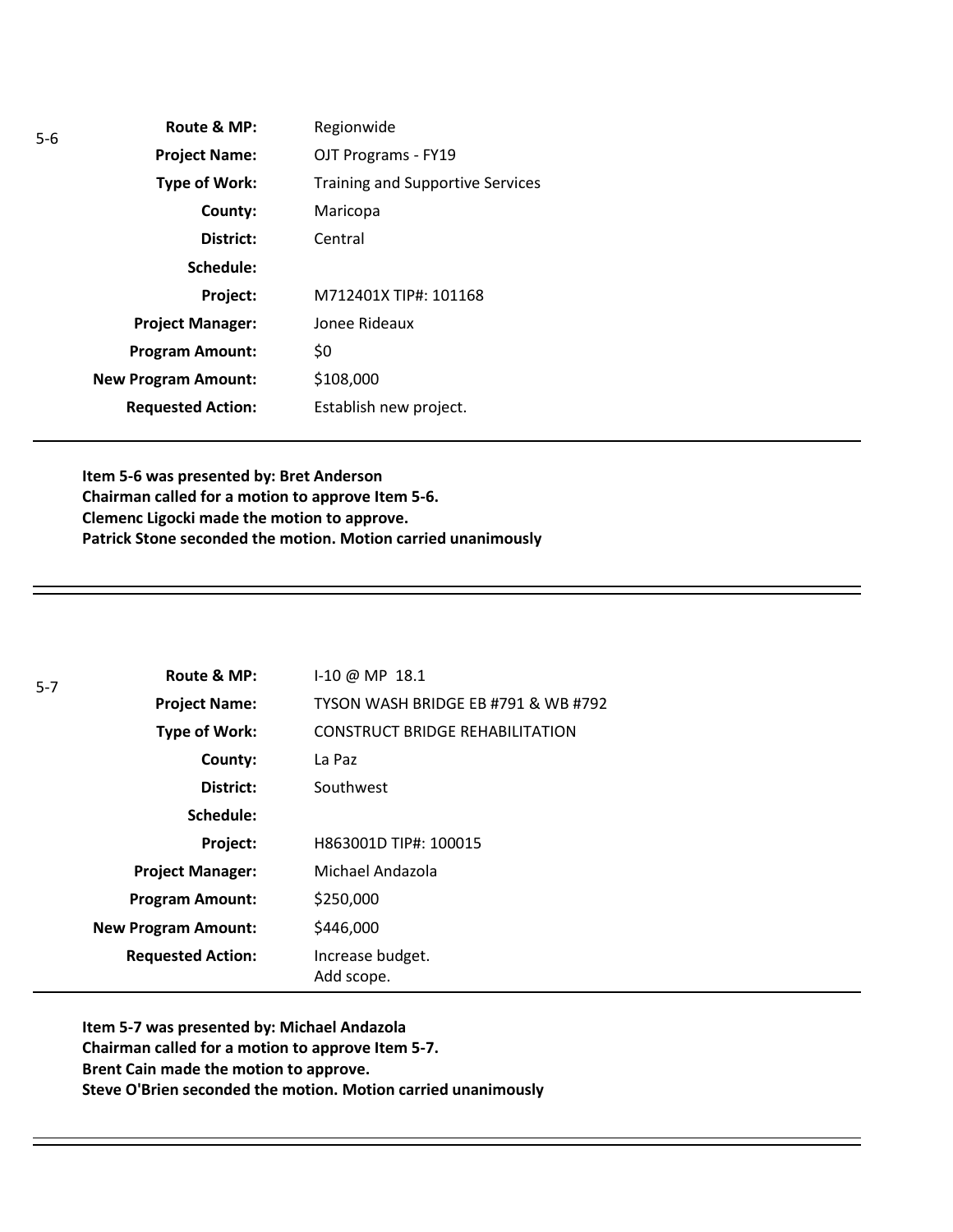| $1-10 \omega$ MP $18.1$                |
|----------------------------------------|
| TYSON WASH BRIDGE EB #791 & WB #792    |
| <b>CONSTRUCT BRIDGE REHABILITATION</b> |
| La Paz                                 |
| Southwest                              |
|                                        |
| H863001R TIP#: 100015                  |
| Michael Andazola                       |
| \$0                                    |
| \$25,000                               |
| Establish Right of Way sub-phase.      |
|                                        |

**Item 5-8 was presented by: Michael Andazola Chairman called for a motion to approve Item 5-8. Barry Crockett made the motion to approve. Steve O'Brien seconded the motion. Motion carried unanimously**

| $5-9$ | Route & MP:                | Local                                |
|-------|----------------------------|--------------------------------------|
|       | <b>Project Name:</b>       | IR 34 & IR 42, Tohono O'odham Nation |
|       | <b>Type of Work:</b>       | <b>SAFETY IMPROVEMENTS</b>           |
|       | County:                    | Pima                                 |
|       | District:                  | Southwest                            |
|       | Schedule:                  |                                      |
|       | Project:                   | T022301D TIP#: 101215                |
|       | <b>Project Manager:</b>    | Mohammad Zaid                        |
|       | <b>Program Amount:</b>     | \$0                                  |
|       | <b>New Program Amount:</b> | \$200,000                            |
|       | <b>Requested Action:</b>   | Establish a new project              |

**Item 5-9 was presented by: Mohammad Zaid Chairman called for a motion to approve Item 5-9. Brent Cain made the motion to approve. Patrick Stone seconded the motion. Motion carried unanimously**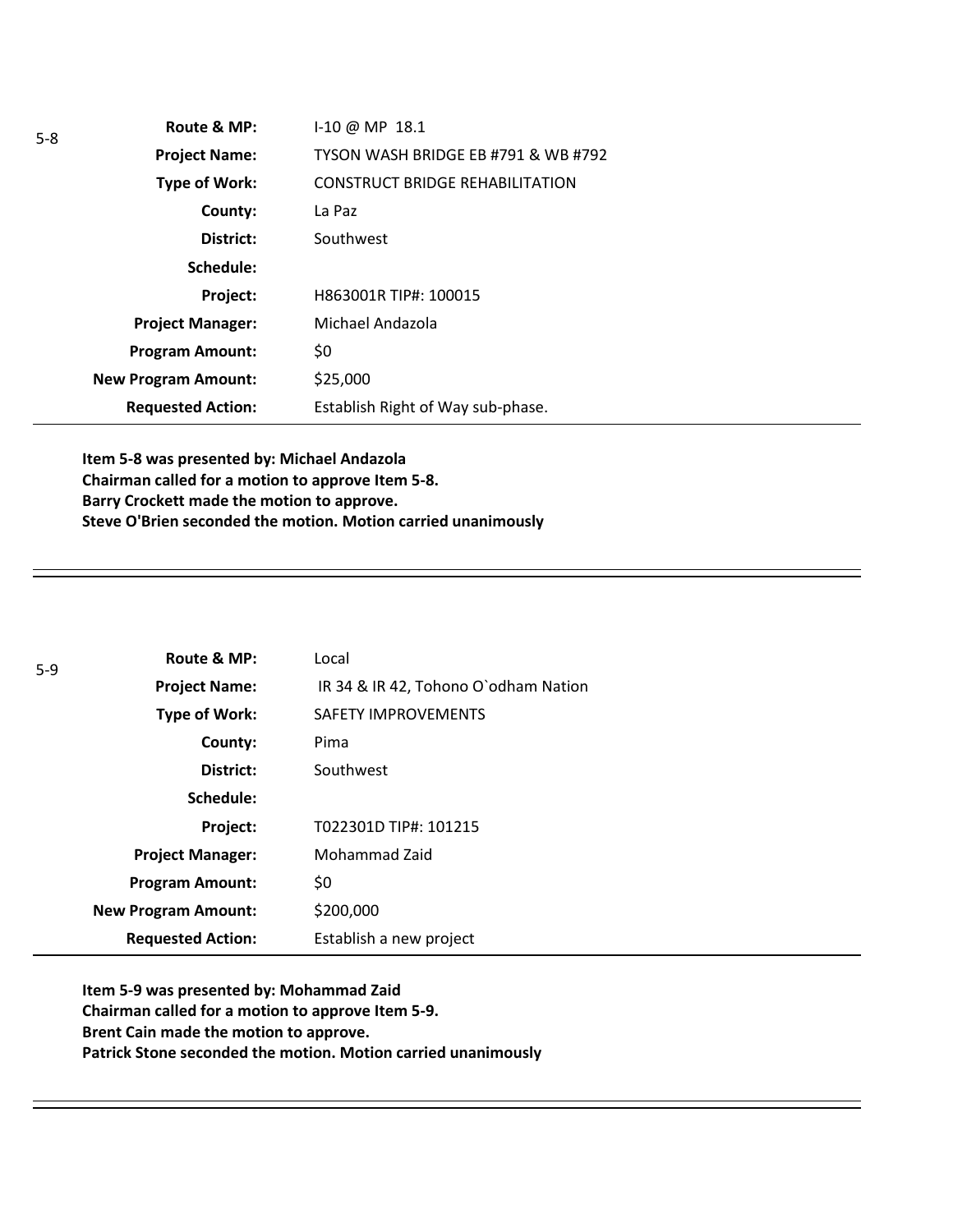| $5-10$ | Route & MP:                | SR 40B @ MP 195.6                   |
|--------|----------------------------|-------------------------------------|
|        | <b>Project Name:</b>       | RIO DE FLAG BRIDGE, STR #295        |
|        | Type of Work:              | <b>CONSTRUCT BRIDGE REPLACEMENT</b> |
|        | County:                    | Coconino                            |
|        | District:                  | Northcentral                        |
|        | Schedule:                  |                                     |
|        | Project:                   | H890501D TIP#: 7863                 |
|        | <b>Project Manager:</b>    | <b>Olivier Mirza</b>                |
|        | <b>Program Amount:</b>     | \$976,000                           |
|        | <b>New Program Amount:</b> | \$1,153,000                         |
|        | <b>Requested Action:</b>   | Increase Budget.                    |

**Item 5-10 was presented by: Craig Regulski Chairman called for a motion to approve Item 5-10. Barry Crockett made the motion to approve. Brent Cain seconded the motion. Motion carried unanimously**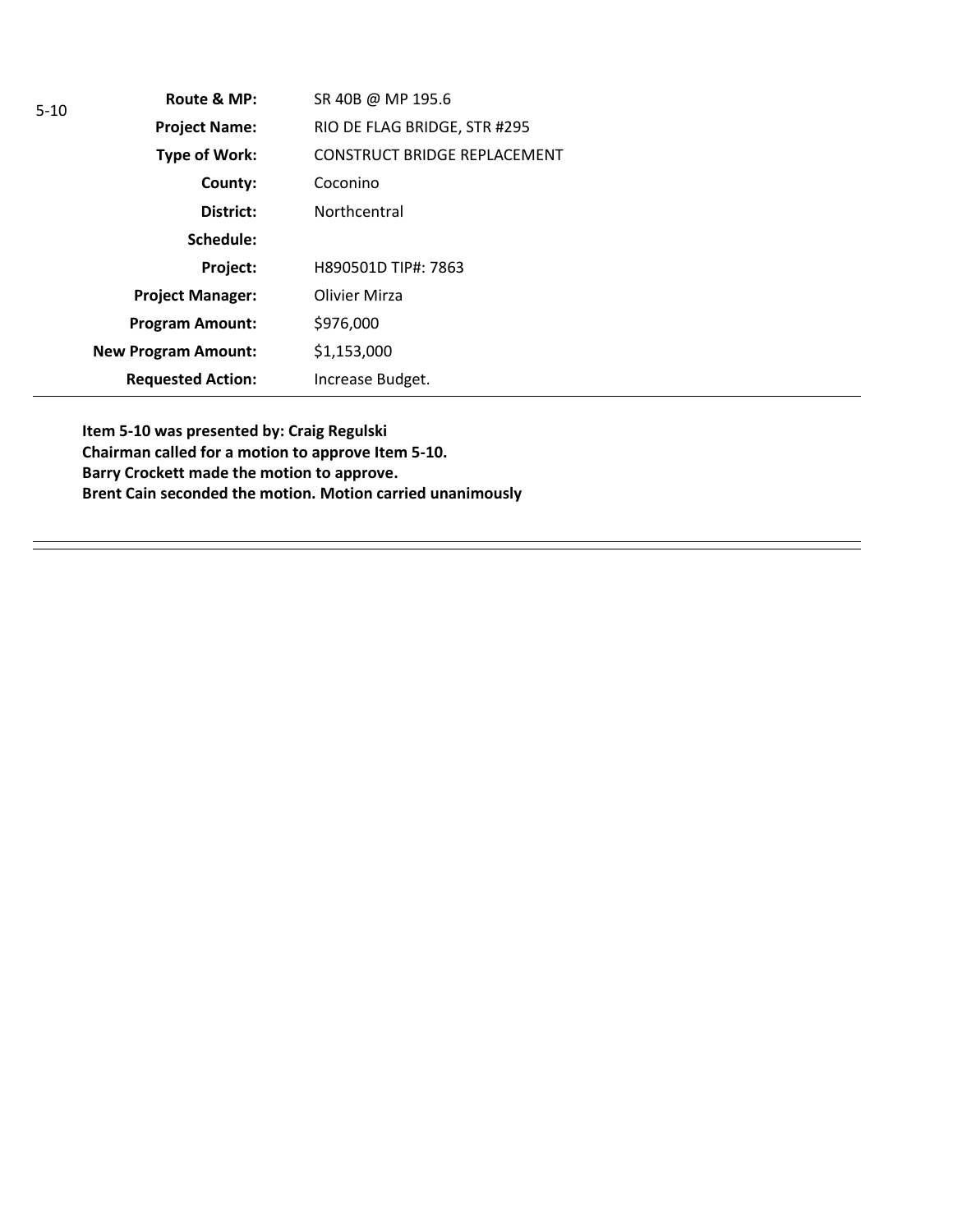| $5 - 11$ | Route & MP:                | SR 40B @ MP 195.6                   |
|----------|----------------------------|-------------------------------------|
|          | <b>Project Name:</b>       | RIO DE FLAG BRIDGE, STR #295        |
|          | Type of Work:              | <b>CONSTRUCT BRIDGE REPLACEMENT</b> |
|          | County:                    | Coconino                            |
|          | District:                  | Northcentral                        |
|          | Schedule:                  |                                     |
|          | Project:                   | H890501R TIP#: 7863                 |
|          | <b>Project Manager:</b>    | <b>Olivier Mirza</b>                |
|          | <b>Program Amount:</b>     | \$0                                 |
|          | <b>New Program Amount:</b> | \$385,000                           |
|          | <b>Requested Action:</b>   | Establish Right of Way sub-phase.   |

**Item 5-11 was presented by: Craig Regulski Chairman called for a motion to approve Item 5-11. Steve O'Brien made the motion to approve. Barry Crockett seconded the motion. Motion carried unanimously**

| $5 - 12$ | Route & MP:                | SR 79 @ MP 135.9             |
|----------|----------------------------|------------------------------|
|          | <b>Project Name:</b>       | GILA RIVER BRIDGE STR # 501  |
|          | Type of Work:              | CONSTRUCT BRIDGE REPLACEMENT |
|          | County:                    | Pinal                        |
|          | District:                  | Southcentral                 |
|          | Schedule:                  |                              |
|          | Project:                   | F010201D TIP#: 8796          |
|          | <b>Project Manager:</b>    | Tafwachi Katapa              |
|          | <b>Program Amount:</b>     | \$2,000,000                  |
|          | <b>New Program Amount:</b> | \$2,400,000                  |
|          | <b>Requested Action:</b>   | Increase budget              |

**Item 5-12 was presented by: Tafwachi Katapa Chairman called for a motion to approve Item 5-12. Patrick Stone made the motion to approve. Brent Cain seconded the motion. Motion carried unanimously**